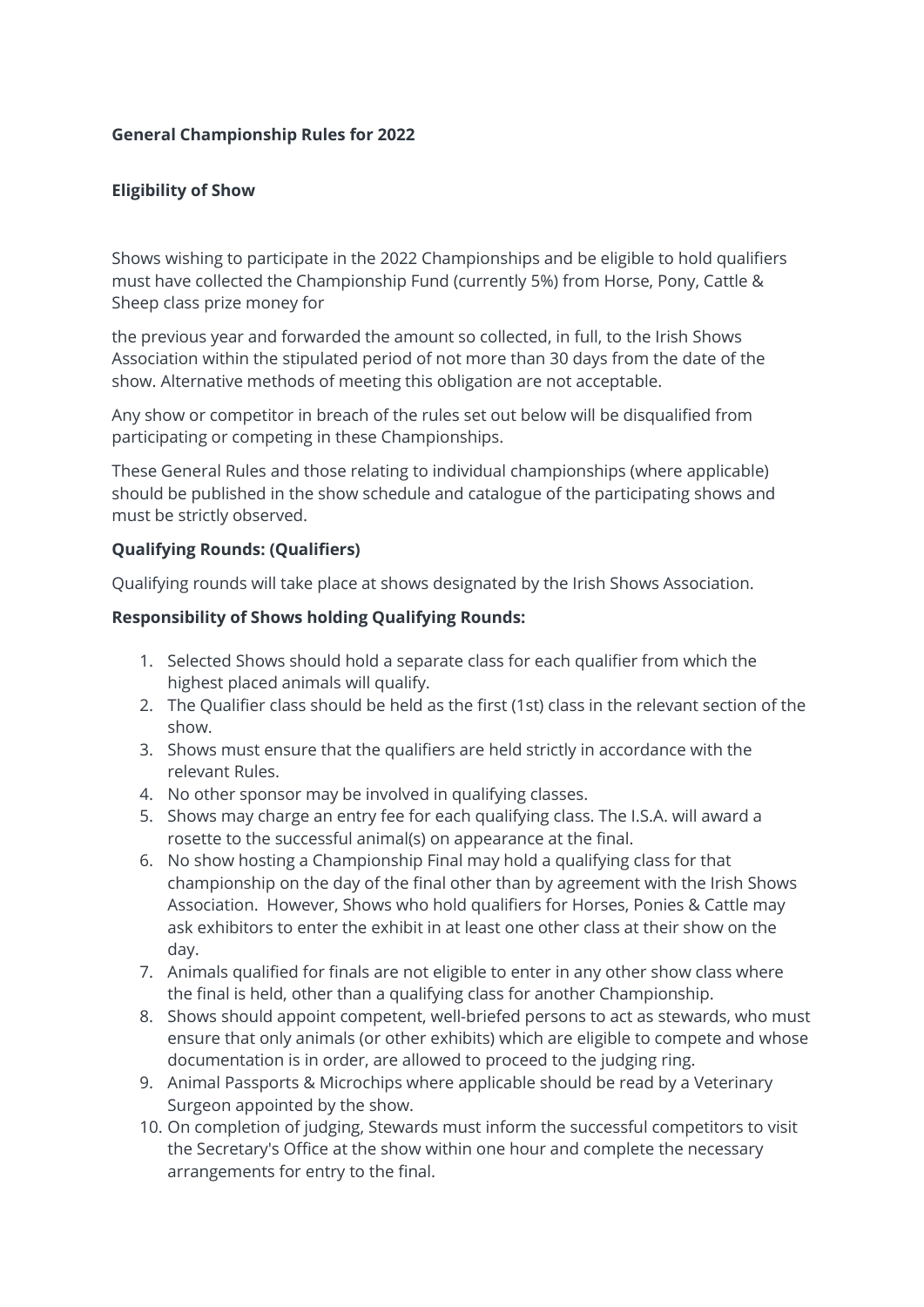- 11. The show must appoint a well-briefed officer who will be available at the Secretary's Office to assist exhibitors to complete the entry cards for participation in the final and collect the entry fee.
- 12. Show Secretaries must forward completed result cards, together with appropriate fees to the Irish Shows Association within three days following the holding of the show.
- 13. NB. Shows must return results card marked "No Competition" for any or all of the events for which no animal (or exhibit) has been selected.

# **Responsibility of Exhibitors**

- 1. Exhibitors accept that the Judge's decision is final in all cases. Any abuse of Judges will not be tolerated. Where a dispute or case for complaint arises, the matter should only be dealt with under 6 below.
- 2. Winners of Qualifiers are themselves responsible for entering their qualifiers (or exhibits) for the final in accordance with 10 & 11 above, within one hour of qualifying.
- 3. Winners of qualifiers will compete in the final.
- 4. The Irish Shows Association in conjunction with the sponsor reserve the right to alter or amend the rules of the competition as may be necessary where appropriate.
- 5. Shows and competitors must contact the ISA for details of any championships and not the sponsor involved.
- 6. Objections must be lodged in writing with the I.S.A. representative at the show and the Show Secretary within half an hour following the completion of judging, together with a fee of €50, or other stated fee, which is refundable in the event of the objection being upheld.
- 7. Any exhibitor who makes a false declaration or misrepresents a fact regarding themselves or their exhibit are liable to disqualification and/or forfeiture of any prizes awarded.

### **Responsibilities of Shows hosting Championship Finals:**

- 1. A deduction of 5% of the prize money will be collected by the show and forwarded to the I.S.A. within 30 days of the Final.
- 2. Championship finals must start not later than 2pm on the day of the show and the advertised time must be adhered to as far as possible. If necessary, other show classes should be either postponed or relocated to allow for this.

### **NOTICE OF INTEREST TO CHAMPIONSHIP PARTICIPANTS**

### **Irish Law(EU Directive)**

Under Irish Law, all horses moving from one location to another must be accompanied by their passports. It is in your own interest to ensure that this is the case. Failure to do so is an offence under Irish Law and is liable on summary conviction to result in a fine of up to €3,000. All passports must be registered with the name of the current owner.

• Embryo Transfer: Where a foal is produced by this method, the dam's passport must bear a declaration dated, stamped, and signed by the stallion owner (or accredited